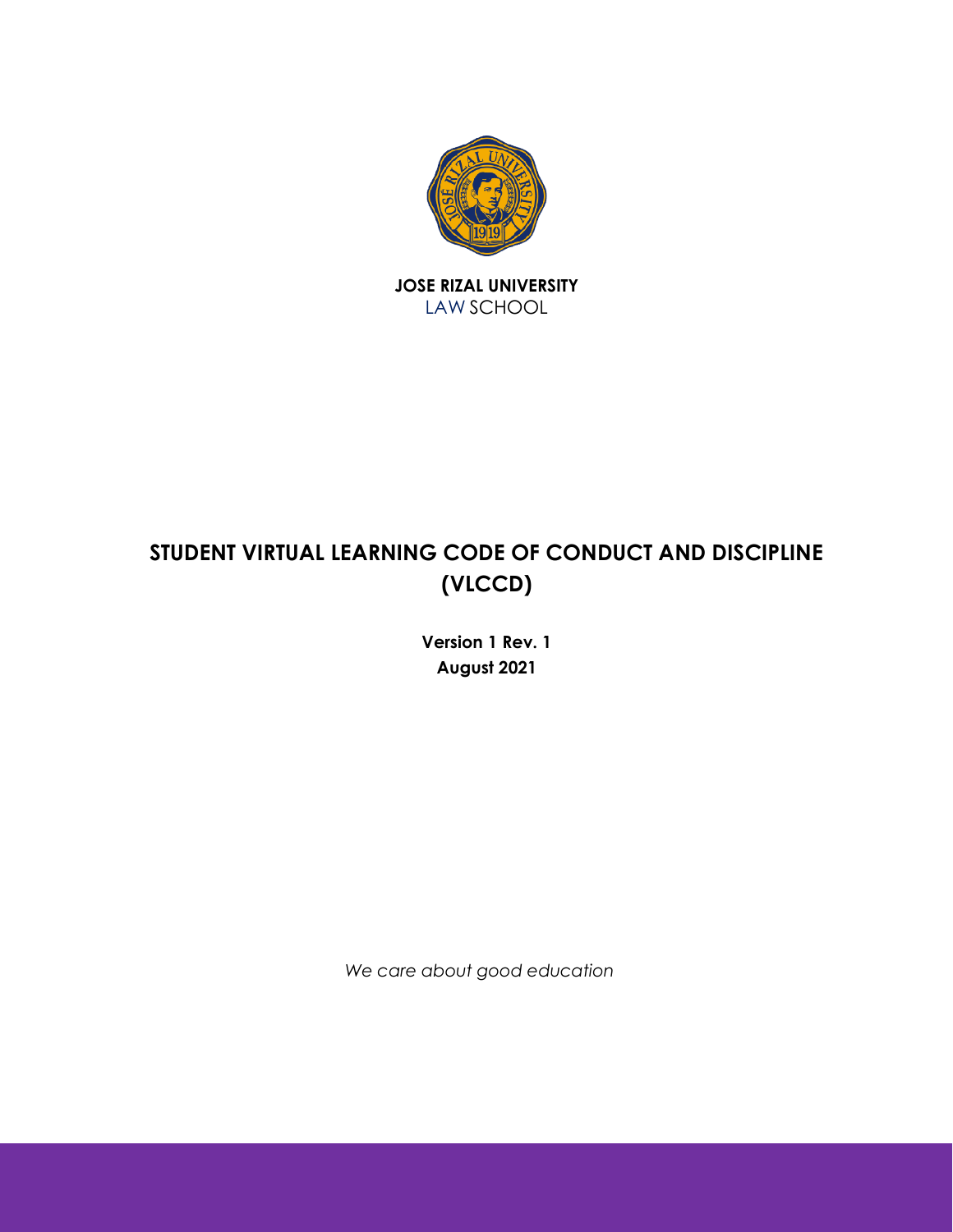#### Page 1

#### VIRTUAL LEARNING CODE OF CONDUCT AND DISCIPLINE VIRTUAL LEARNING

The University shall impose rules on student virtual learning conduct and discipline both within and outside the campus and within the virtual coverage of the student enrolled in the University, utilizing University's online resources. The University shall impose rules on student virtual learning conduct and discipline both within and outside the campus and within the virtual coverage of the student enrolled in the University, utilizing University's onli

All policies in this student virtual learning code of conduct and discipline shall be applied to all students engaged in online instruction and curriculum, including the manner of its use.

All enrolled students must be familiar with this VLCCD for guidance and enhanced s engagement.

#### University Portal Internet Usage Policy

All students' input and output shall be considered part of the institution's official record. The same may be disclosed to administrators and any third parties if the need arises.

Students shall observe the University's policy on internet usage.

Students shall practice professionalism in composing, transmitting, accessing, and receiving data. Such should not be offensive in all manners to any individual. All students' input and output shall be considered part of the institution's official record.<br>
same may be disclosed to administrators and any third parties if the need arises.<br>
Students shall observe the University's poli

Offensive content is as follows: racial discrimination, sensual comments in violation of the sexual harassment act, gender bias, and anything derogatory in nature to any individual.

Abuse and misuse of any internet platform or tool shall result in disciplinary action.

#### Bullying and Harassment Policy

The University prohibits harassment and bullying between students, faculty, parents, school staff, and any third parties, directly or indirectly. Its commitment is to create a working and learning environment that is free of intimidation, fear, coercion, and reprisal and a community that allows its members to grow intellectually and professionally. The programs and equipment used by the faculty, employees, and students are intended for educational purposes only. harassment act, gender bias, and anything derogatory in nature to any individual.<br>
and misuse of any internet platform or tool shall result in disciplinary action.<br> **ng and Harassment Policy**<br>
inversity prohibits harassmen that allows its members to grow intellectually and professionally. The programs<br>ent used by the faculty, employees, and students are intended for educational<br>ly.<br>sity shall not tolerate bullying and harassment. Any student If with this VLCCD for guidance and enhanced student<br>
ollicy<br>
e considered part of the institution's official record. The<br>
ors and any third parties if the need arises.<br>
's policy on internet usage.<br>
m in composing, transm comments in violation of the<br>nature to any individual.<br>a disciplinary action.<br>dents, faculty, parents, school<br>ent is to create a working and<br>oercion, and reprisal and a

The University shall not tolerate bullying and harassment. staff whose actions are found to be deemed inappropriate and related to bullying, harassment, and cyberstalking shall be thoroughly investigated by the school administration and may be subjected to disciplinary action.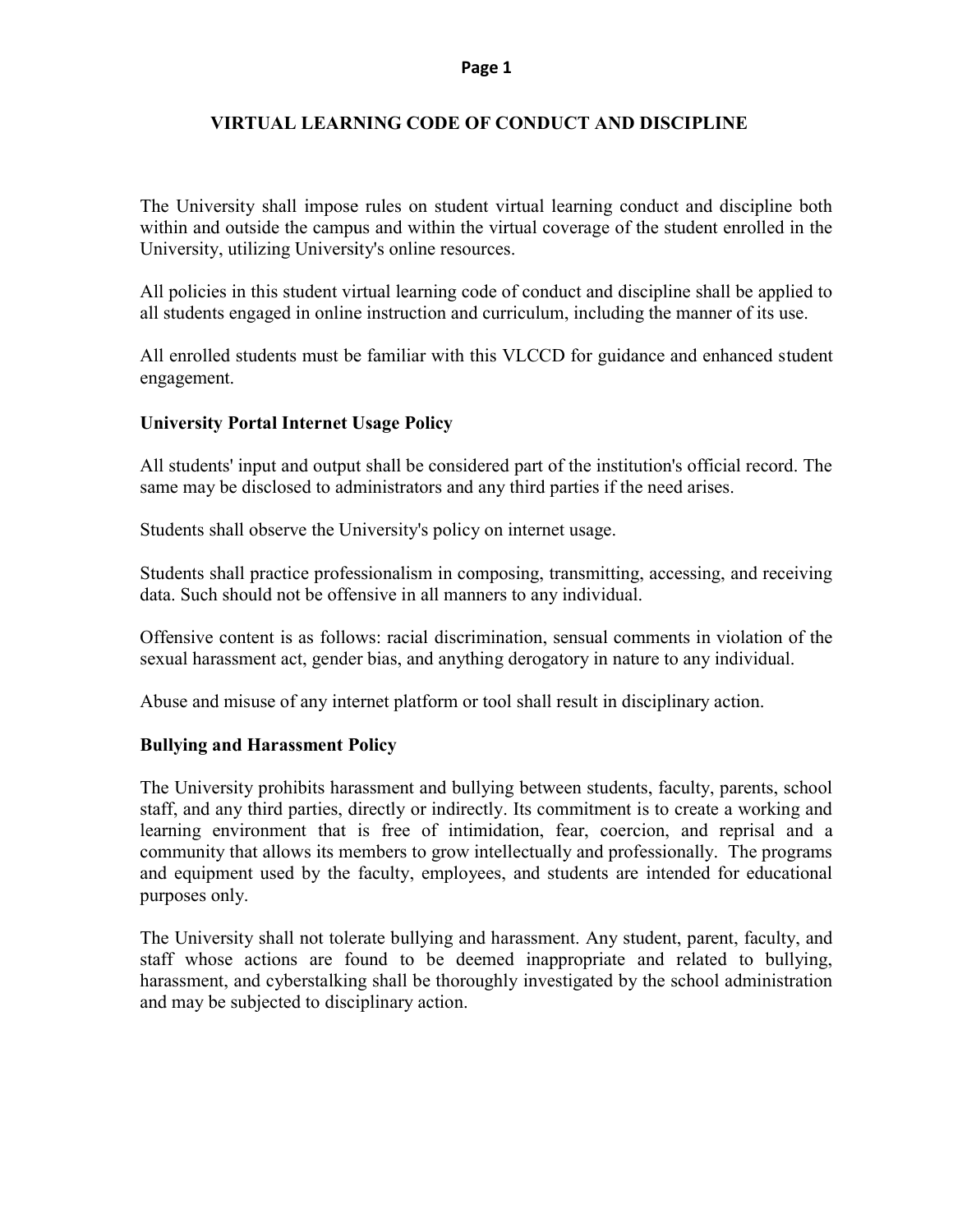## Academic Integrity Policy

Academic integrity refers to the commitment and demonstration of honest and moral behavior in an educational institution. Any actions, methods, and techniques that contravene these ethical integrity standards at Jose Rizal University are highly discouraged.

The two types of academic integrity violations are plagiarism and cheating:

- Plagiarism
	- $\circ$  As published by https://www.plagiarism.org/ (2017), it is an act of fraud that involves stealing someone else's work and lying about it afterward.

Furthermore, plagiarized works (https://www.plagiarism.org/, 2017) mean:

- o turning in someone else's work as your own
- o copying words or ideas from someone else without giving credit
- o failing to put a quotation in quotation marks
- o providing incorrect information about the source of a quotation
- $\circ$  changing words but copying the sentence structure of a source without giving credit
- o copying so many words or ideas from a source that it makes up the majority of your work, whether you give credit or not
- Cheating
	- o When a person misleads, deceives, or acts dishonestly on purpose (https://kidshealth.org/en/kids/cheating.html)

# POLICIES FOR ONLINE CLASS SESSIONS

## Attendance

Always be on time for the lectures and meetings during synchronous sessions. Make sure you access your lessons on time. Students are expected to log into their course(s) to keep up with the course materials. Faculty, staff, and administrators can track the students' activities online. If an unexpected situation such as illness should arise and there is an extended leave from the course, it is the student's responsibility to contact the faculty and report the problem so that alternative methods of action for meeting class requirements can be made. Failure to comply may result in a failing grade.

## **Privacy**

Secure your password. Be careful with personal information. Always log out.

## **Requirements**

 Submit assignments, term papers, examinations, and other course requirements as specified by the faculty. Failure to do so might result in a failing grade.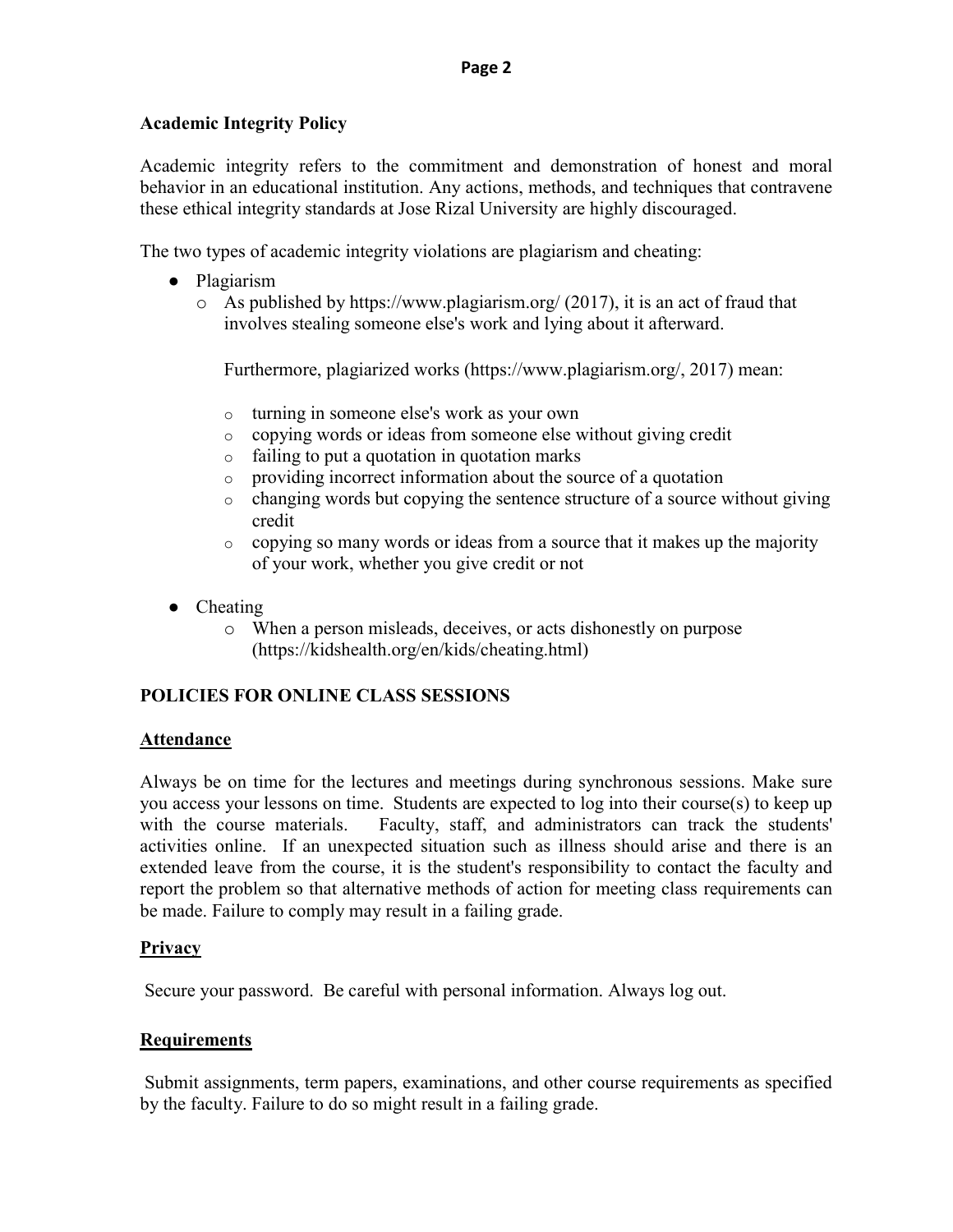#### Video Conferencing/ Zoom Meetings/ Webinars Conferencing/ Meetings/ Webinars

- Observe the proper etiquette during video conferencing and webinars
- Only enrolled students are allowed to attend online classes
- Wear decent/appropriate attire during online classes, meetings, and conferences
- Be on the Zoom meeting at least 5 minutes before the time.
- If you opt to disable your camera, use your JRU Photo (in your ID)
- To show respect to the faculty or invited speaker, put your microphones on mute. ent/appropriate attire during online classes, meetings, and conferences<br>
i Zoom meeting at least 5 minutes before the time.<br>
it to disable your camera, use your JRU Photo (in your ID)<br>
respect to the faculty or invited spe
- For synchronous classes, absences shall be monitored. The faculty shall record video or zoom meetings for the use of those who need to refer to it.

## Communications

- or zoom meetings for the use of those who need to refer to it.<br> **numunications**<br>
 Always use your official University e-mail when communicating with faculty/teachers and officers. • Always use your official University e-mail when communic faculty/teachers and officers.<br>• Always be respectful in your e-mails and other forms of communication.
- 
- Use correct spelling and grammar when communicating.
- Never post/submit anything that will be considered defamatory, cyber bullying, or plagiarized. Disciplinary or academic sanctions may be applied. Disciplinary or academic applied.
- If you are having connectivity issues, inform the faculty by sending an e-mail or an SMS.

## Online Examinations

- Check the examination schedule of your courses carefully. The examination will ONLY be open at the scheduled time set by the faculty. ONLY be open at the scheduled time set by the faculty. is classes, absences shall be monitored. The faculty shall record video<br>gs for the use of those who need to refer to it.<br>
your official University c-mail when communicating with<br>
sus and officers.<br>
your official University
- Allot at least a week to review your modules and notes.
- Refer to the law student online examinations guidelines.

## STUDENT DISCIPLINE

## Classification of Offenses

Offenses are classified as minor or major depending on their gravity and frequency, and these shall be given corresponding disciplin dent online examinations guidelines.<br>minor or major depending on their<br>onding disciplinary actions.

## Major Offenses

Major offenses, after due process, shall be sanctioned with suspension, non-readmission, exclusion, expulsion, and criminal prosecution where appropriate. The following are major offenses and thus are strictly prohibited: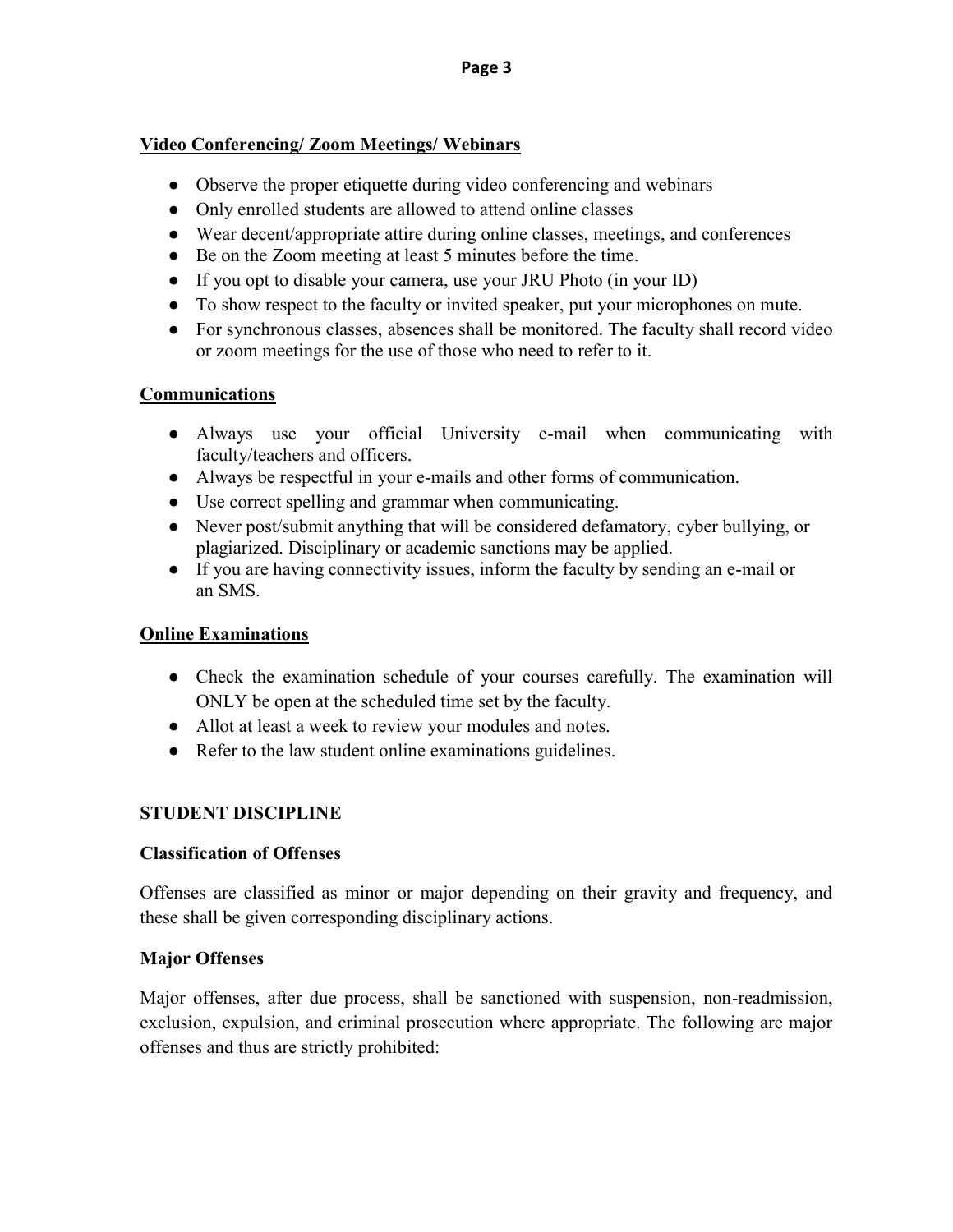## Behavioral:

- Disrespect
	- o All forms of bullying
	- o Use of profane, obscene, disrespectful language during class.
	- o Gross acts of disrespect, in words or deeds, which tend to put any officer, faculty, or administrative staff in ridicule or contempt.
	- o Attending online classes under the influence of alcohol.
	- o Smoking onscreen during synchronous classes
- Disruption of Classes
	- o External observers are not allowed to attend and/or participate in ongoing classes

Disrupting academic functions or school activities to create disorder, breach of the peace, or serious disturbance not connected with any academic part of school activity

- Acts of lewdness and distribution of pornographic materials.
	- o Use of sexually suggestive words and/or actions
	- o Sending your own or another person's nudes and sexually suggestive materials.

# Academic:

- Plagiarism
	- o The use of pirated and copied works without authorization and proper citations.
- All forms of cheating, including misrepresentation of identity.

# Technical:

- All forms of hacking and any attempt that may lead to hacking other's personal or institutional accounts.
	- o Creating and using viruses and malware
	- o Breaking into the computer system of the University, another organization, or person.
- Identity Theft
	- o Using someone's account to enter online classes
- Unauthorized recording of any class sessions, faculty, or classmates during online classes.
- Use of Social Media and JRU portals to take advantage of others:
	- o Threatening another with infliction upon his person, honor, or property or any act